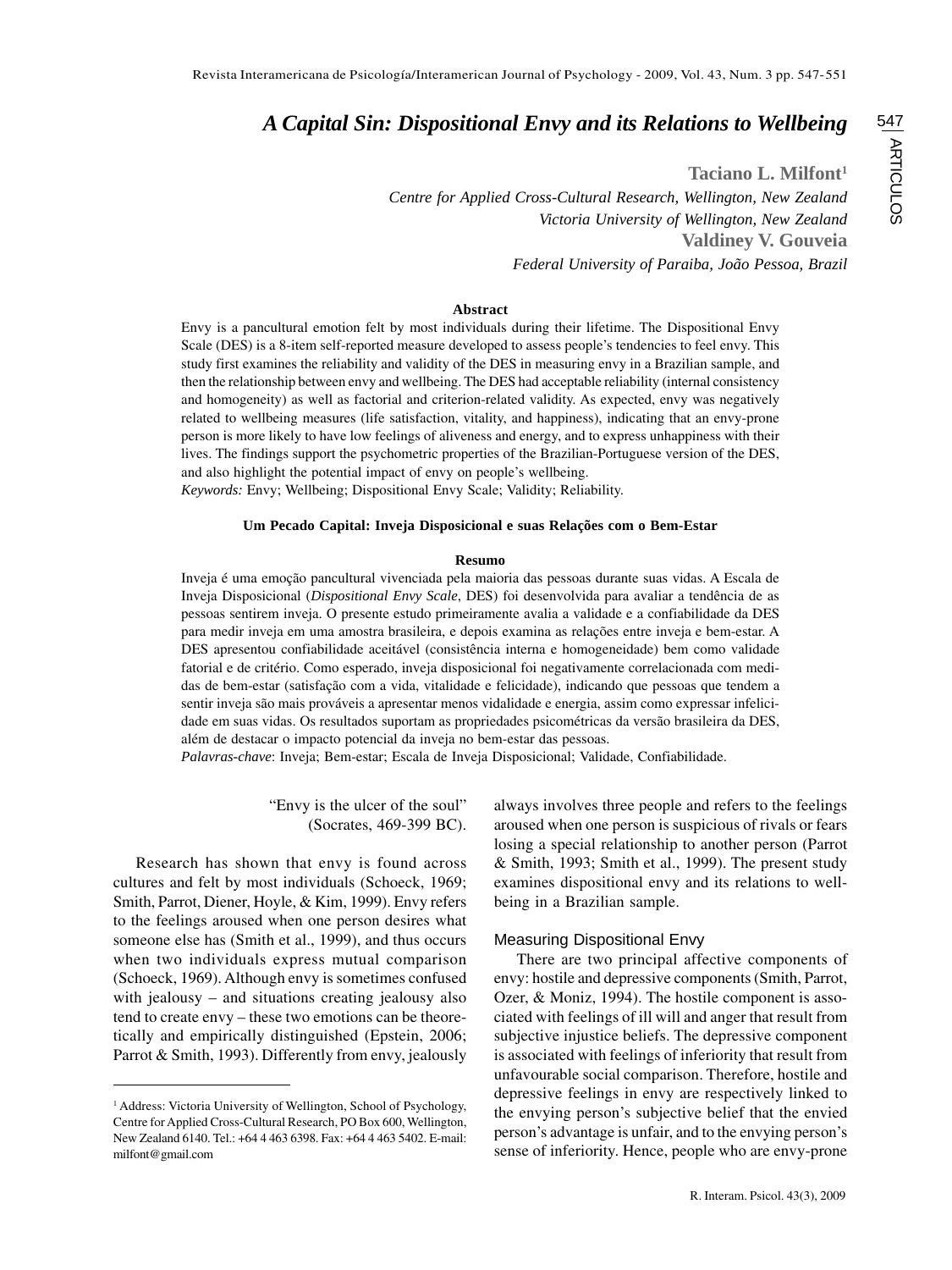(i.e., people with high dispositional envy) are likely to (a) be susceptible to frustration and subjective sense of injustice, and to (b) interpret upward social comparison as revealing inferiority (Smith et al., 1999; Smith et al., 1994). Independent research has also provide support for the link between envy and feelings of inferiority and ill will by showing that experienced familial injustice and relational imbalances enhances the development of envy (Luglio, 2002).

The Dispositional Envy Scale (DES) is a 8-item self-reported measure developed to assess tendencies to feel envy (Smith et al., 1999). The validity and reliability of the DES was assessed in several samples in the U.S. The item-total correlations ranged from .48 to .71; the alphas ranged from .83 to .86; the 2 weeks test-retest reliability was .80; and the DES showed a moderate correlation  $(r = -.32, p < .01)$  with social desirability. Although three different factor structure models (i.e., one-factor, two-factor, and bifactor models) were assessed by confirmatory factor analysis, results from both exploratory and confirmatory factors analysis indicate that the items of the DES represent a single construct.

#### Dispositional Envy and Wellbeing

The validity of the DES was supported by correlations with other individual differences measures. The DES was positively associated with measures linked to both inferiority (e.g., low self-esteem, depression, neuroticism, jealously) and ill will (e.g., hostility, resentment), and negatively associated with measures of wellbeing (e.g., life satisfaction, happiness) (Smith et al., 1999). Specifically, Smith et al. (1999) found that dispositional envy was strongly and negati-vely related to life satisfaction across three different samples  $(r_{\text{mean}} = -.38)$ . Similarly, dispositional envy was strongly and negatively related to an overall happiness index (*r*  $= -0.35$ , and also to the percentage of time that participants feel unhappy (*r* = –.25). Dispositional envy has also been found to be positively associated with maternal grief (Barr & Cacciatore, 2007), masochism and covert narcissism (Luglio, 2002), and interpersonal counterproductive work behaviour - behaviours aimed at inflicting personal harm on another (Cohen-Charash & Mueller, 2007). Dispositional envy has also been observed to be negatively associated with gratitude (McCullough, Emmons, & Tsang, 2002), and to be associated with higher levels of dispositional shame and lower levels of overall self-esteem (Zeelenberg & Pieters, 2007). These findings clearly indicate the link between dispositional envy and illbeing. Therefore, a negative association between the DES and wellbeing measures is expected.

## The Present Study

The findings reviewed above support the reliability and validity of the DES, and also indicate that a dispositionally envious person is more likely to have low self-esteem, to feel depressed, and to express unhappiness with their lives. Although the psychometric property of the DES has been demonstrated, not many other studies have used this measure since its publication nearly ten years ago (Barr & Cacciatore, 2007; Luglio, 2002; McCullough et al., 2002; Parks, Rumble, & Posey, 2002; Sawada & Arai, 2002). This lack of empirical studies using the DES seems to be a result of resear-chers' focus on theoretical considerations of envy (e.g., Smith & Kim, 2007) rather than a focus on empirical research. The present study addresses this lack of empirical studies by examining the validity and reliability of the DES for measuring dispositional envy in another cultural context. Specifically, this study examines the reliability, construct validity, and criterion-related validity of the Brazilian-Portuguese version of the DES. Another aim of this study is to examine whether the relationship between dispositional envy and wellbeing holds in the Brazilian context.

## **Method**

## Participants and Instruments

A total of 102 undergraduate students participated in the study. Their ages ranged from 17 to 40 ( $M = 22$ ,  $SD = 4.55$ ), and 74% were female. In addition to the DES, participants completed the Satisfaction With Life Scale ([SWLS]; Diener, Emmons, Larsen, & Griffin, 1985; Gouveia, Milfont, Fonseca, & Coelho, 2009), the subjective vitality scale (Ryan & Frederick, 1997), and a single self-report happiness item (on a 7-point scale anchored by *extremely unhappy* and *extremely happy*).

#### Procedure and Data Analyses

The questionnaire was administered during class. The students were informed about the objectives, anonymity and confidentiality of the study. The reliability of the measures was examined in relation to the instrument's internal consistency (Cronbach's alpha coefficients) and homogeneity (mean inter-item correlations). Cronbach's alpha coefficients of .70 or higher and mean inter-item correlations in the .20 to .40 range were deemed to indicate good reliability (Clark & Watson, 1995; Nunnally, 1978). Criterion-related validity was assessed by examining the correlations between DES and wellbeing measures.

Construct validity of the DES was assessed through exploratory and confirmatory factor analysis. Exploratory factor analysis was performed using principal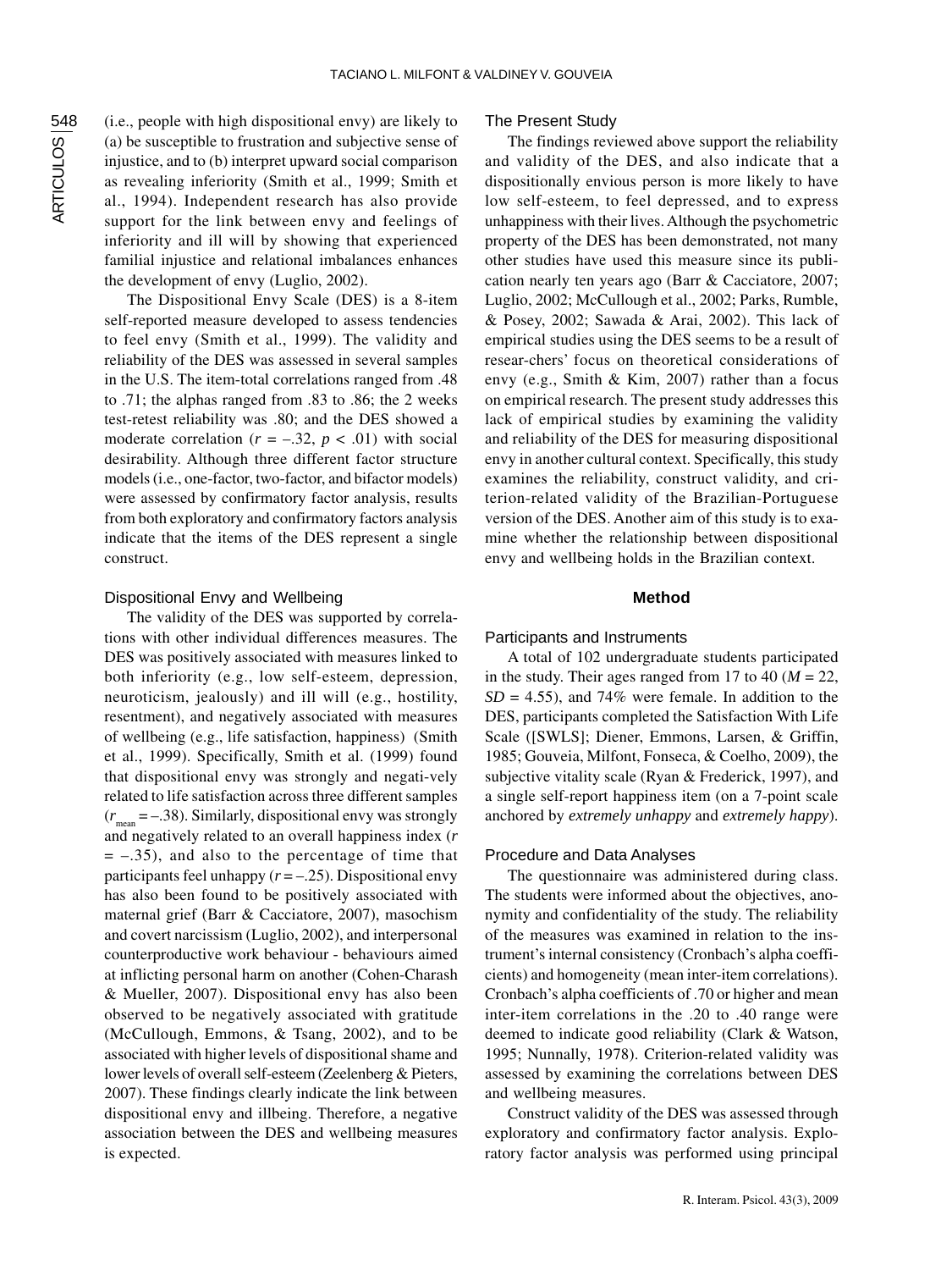axis factoring, and confirmatory factor analysis was performed using LISREL and maximum-likelihood estimation procedures, taking the observed covariance matrix as the input. The degree to which the data fit the confirmatory models was assessed using the ratio of the *Chi-square* statistic to the degrees of freedom  $(\chi^2/df)$ , the comparative fit index (CFI), the root mean square error of approximation (RMSEA), and the standardized root mean square residual (SRMR). Models with a  $\chi^2$ /df ratio in the range of 2 to 3, and CFI, RMSEA and SRMR with values respectively close to .95, .06 and .08 or better indicate acceptable fit (Carmines & McIver, 1981; Hu & Bentler, 1999).

## **Results**

## Descriptive Statistics and Reliability

Table 1 presents the means, standard deviations, and reliabilities for each of the DES items. The factor loadings ranged from .45 to .73, item means from 1.36 to 2.21, and item-total correlations from .31 to .59. The coefficient alpha in the present study was .79, which is not significantly lower (van de Vijver & Leung, 1997) than the lower coefficient (.83) reported in the original study. The results thus suggest that each item is reliably correlated with the whole scale, and that the DES has high internal consistency.

Table 1

*Item Means, Standard Deviations, Item-Total Correlations (ITC), and Factor Loadings for the Brazilian-Portuguese Version of the Dispositional Envy Scale*

| <i>Item</i>                                                                     | $\boldsymbol{M}$ | SD   | <b>ITC</b> | <b>EFA</b><br>Loadings Loadings | <b>CFA</b> |
|---------------------------------------------------------------------------------|------------------|------|------------|---------------------------------|------------|
| 1. I feel envy every day                                                        |                  |      |            |                                 |            |
| [Eu sinto inveja diariamente]                                                   | 1.64             | 1.04 | .59        | .73                             | .67        |
| 2. The bitter truth is that I generally feel inferior to others                 |                  |      |            |                                 |            |
| [A pior verdade é que eu geralmente me sinto inferior                           |                  |      |            |                                 |            |
| em relação a outras pessoas]                                                    | 1.84             | 1.26 | .50        | .64                             | .57        |
| 3. Feelings of envy constantly torment me                                       |                  |      |            |                                 |            |
| [Sentimentos de inveja me atormentam constantemente]                            | 1.42             | .88  | .55        | .68                             | .62        |
| 4. It is so frustrating to see some people succeed so easily                    |                  |      |            |                                 |            |
| [É muito frustrante ver algumas pessoas terem sucesso tão facilmente]           | 2.21             | 1.37 | .31        | .45                             | .39        |
| 5. No matter what I do, envy always plagues me                                  |                  |      |            |                                 |            |
| [Não importa o que eu faça, a inveja sempre me atormenta]                       | 1.36             | .87  | .61        | .73                             | .68        |
| 6. I am troubled by feelings of inadequacy                                      |                  |      |            |                                 |            |
| [Eu vivo preocupado/a por sentimentos de incapacidade e inferioridade]          | 1.96             | 1.30 | .55        | .67                             | .60        |
| 7. It somehow doesn't seem fair that some people seem to have all the talent    |                  |      |            |                                 |            |
| [De certo modo não parece justo que algumas pessoas tenham todo o talento] 1.62 |                  | 1.06 | .47        | .62                             | .55        |
| 8. Frankly, the success of my neighbors makes me resent them                    |                  |      |            |                                 |            |
| [Francamente, o sucesso de meus vizinhos me faz sentir mal                      |                  |      |            |                                 |            |
| e ofendido/a em relação a eles]                                                 | 1.36             | .87  | .58        | .71                             | .65        |

*Note*.  $N = 102$ . EFA = exploratory factor analysis. CFA = confirmatory factor analysis. CFA loadings are standardized values and are statistically significant  $(t > 1.96, p < .05)$ .

# Construct Validity

Results from the exploratory factor analysis indicated that two eigenvalues were higher than one (3.48 and 1.22). However, the scree plot indicated a substantial drop after the first eigenvalue, and parallel analysis (Horn, 1965) also indicated that only the first eigenvalue was higher than those that would be obtained from 100 replications of random data with the same number of items and the same sample size (Fabrigar, MacCallum, Wegener, & Strahan, 1999; Watkins, 2000). This therefore suggests that only one factor

should be extracted, which explained 43.5% of the total variance.

Taking into account Smith et al.'s (1999) findings as well as the results discussed above, confirmatory factor analysis was performed to evaluate the fit indices of the one-factor model of the DES. All loadings were statistically significant and ranged from .39 to .68 (see Table 1), but the indices indicated poor fit to the data:  $\chi^2(20, N = 102) = 73.15, p < .001; \chi^2/df = 3.66; CFI =$  $0.85$ ; RMSEA =  $0.16$  (90%CI =  $0.12$ - $0.20$ ); SRMR =  $0.093$ . Inspection of the modification indices indicated that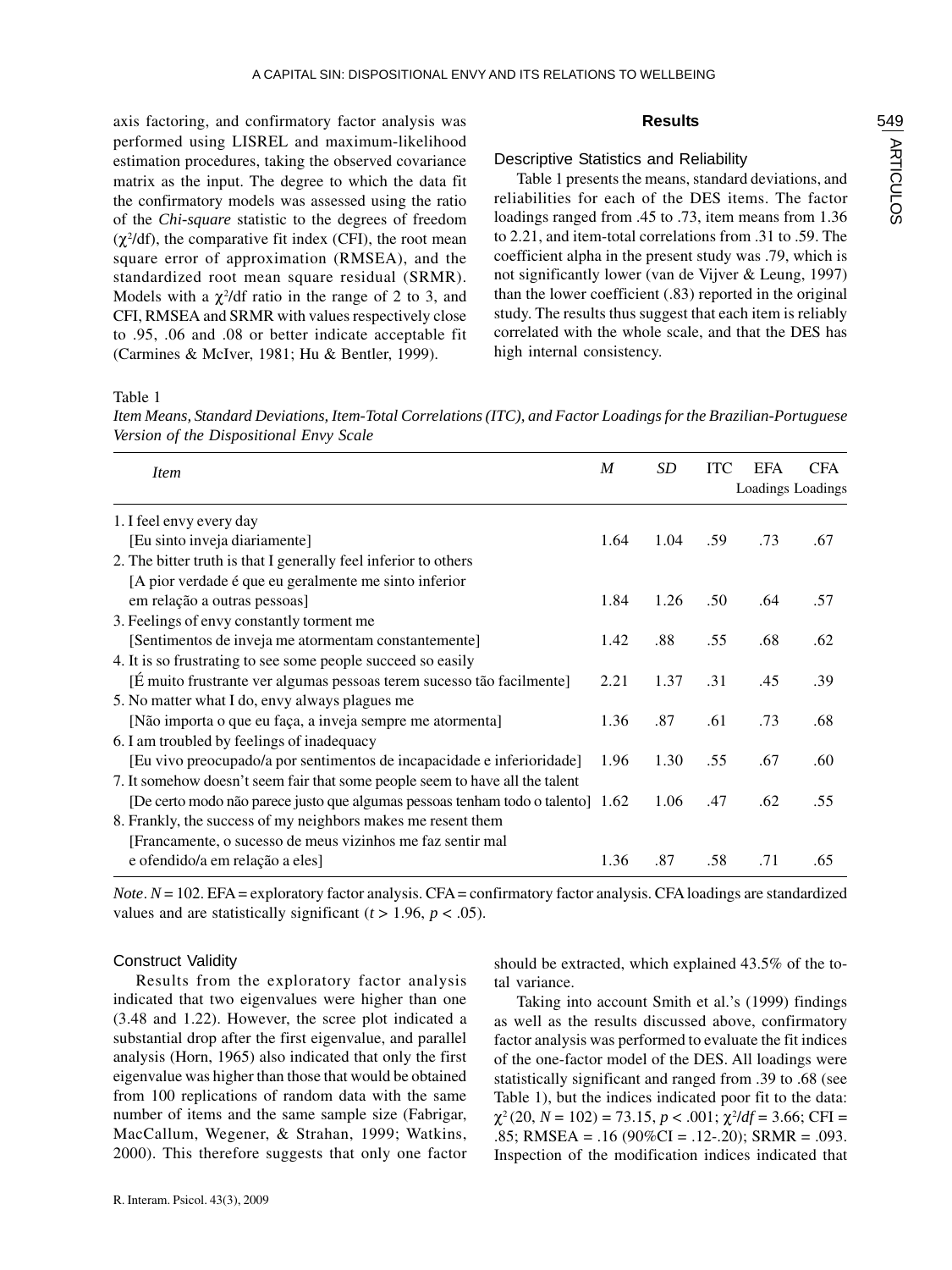items 2 and 6, and items 7 and 8 share common error variance. Because items 7 and 8 were also found to share common variance in other samples (Smith et al., 1999), this provided empirical support for modifying the confirmatory model. Allowing the errors from this pair of items to correlate, the indices indicate a better fit to the data:  $\chi^2$  (19, *N* = 102) = 53.97, *p* < .001; χ<sup>2</sup> /*df* = 2.84; CFI = .90; RMSEA = .13 (90%CI  $= .093 - .18$ ; SRMR  $= .080$ . These results suggest that the unidimensional factor structure of the DES is also adequate in this sample.

## Criterion-Related Validity

Correlations between the DES and wellbeing measures were performed and are shown in Table 2. In line with predictions, the DES was negatively correlated to all three wellbeing measures, and the correlations were moderate to high in terms of effect size (Hemphill, 2003). This indicates that tendencies to feel envy are negatively associated to life satisfaction, vitality, and happiness.

| Table 2                                                          |  |
|------------------------------------------------------------------|--|
| Correlations of the Dispositional Envy Scale with Other Measures |  |

| Scale                | No of<br>Items | $\alpha$ | Mean inter-item<br>correlation | M    | SD   |           |          |       | 4 |
|----------------------|----------------|----------|--------------------------------|------|------|-----------|----------|-------|---|
| 1. Envy              |                | .79      | .35                            | 1.68 | .70  |           |          |       |   |
| 2. Life satisfaction |                | .83      | .51                            | 4.85 | 1.15 | $-.48***$ |          |       |   |
| 3. Vitality          |                | .87      | .52                            | 5.36 | 1.17 | $-.44***$ | $.62***$ | -     |   |
| 4. Happiness         |                |          |                                | 5.49 | 1.30 | $-.33**$  | $51***$  | 49*** |   |

*Note. N* = 102. *\* p* < .05. *\*\* p* < .01. *\*\*\* p* < .001. Two-tailed.

# **Discussion**

Envy is a pancultural emotion and thus felt by most individuals (Epstein, 2006; Schoeck, 1969). Envy is a result of subjective injustice beliefs and unfavourable social comparisons. Injustice beliefs and social comparisons lead respectively to feelings of ill will and feelings of inferiority, which form the hostile and depressive affective components of envy (Parrot & Smith, 1993; Smith et al., 1999). Smith et al. (1999) developed the Dispositional Envy Scale (DES) to assess tendencies to feel envy, demonstrating the validity and reliability of this measure in U.S. samples.

The present study contributed to the effort of assessing tendencies to feel envy by testing the validity and reliability of the Brazilian-Portuguese version of the DES. The results showed that the DES has high internal consistency and form a unidimensional factor structure. More importantly, the present study confirmed the negative relationship between envy and wellbeing. These results are in line with previous findings (Smith et al., 1999), indicating that the DES had acceptable internal reliability, criterion-related validity and construct validity in Brazil. Also in line with previous findings (Barr & Cacciatore, 2007; Luglio, 2002; Smith et al., 1999), the present results showed that a dispositionally envious person is more likely to be unhappy and dissatisfied with their lives, and to have low feelings of aliveness and energy. Thus, tendencies to fell envy should be reduced if one seeks wellbeing.

Future studies should further examine the shared variance between items 7 and 8; this might indicate that these items share content overlap because are related to subjective feelings of injustice formed by another person's achievements (Smith et al., 1999). Future studies should also further validate the DES by assessing its reliability and validity across diverse samples. The sample considered here was small in size, the gender distribution was uneven (74% female), and was composed only by undergraduate students. Given that the DES is a short measure, it could be used to assess envy in diverse samples and in large cross-cultural projects. Using the DES in diverse and crosscultural samples would allow future studies to test the measurement invariance (e.g., Milfont, Duckitt, & Cameron, 2006) of the DES across age, gender, and cultural groups. Although research has indicated that envy is found across cultures and felt by most individuals, only a systematic cross-cultural project would provide strong empirical support for this pancultural quality of envy.

#### **References**

- Barr, P., & Cacciatore, J. (2007). Problematic emotions and maternal grief. *Omega: Journal of Death and Dying, 56*, 331-348.
- Carmines, E. G., & McIver, J. D. (1981). Analyzing models with unobserved variables: Analysis of covariance structures. In G. W. Bohinstedt & E. F. Borgatta (Eds.), *Social measurement: Current issues* (pp. 65-115). Beverly Hills, CA: Sage.